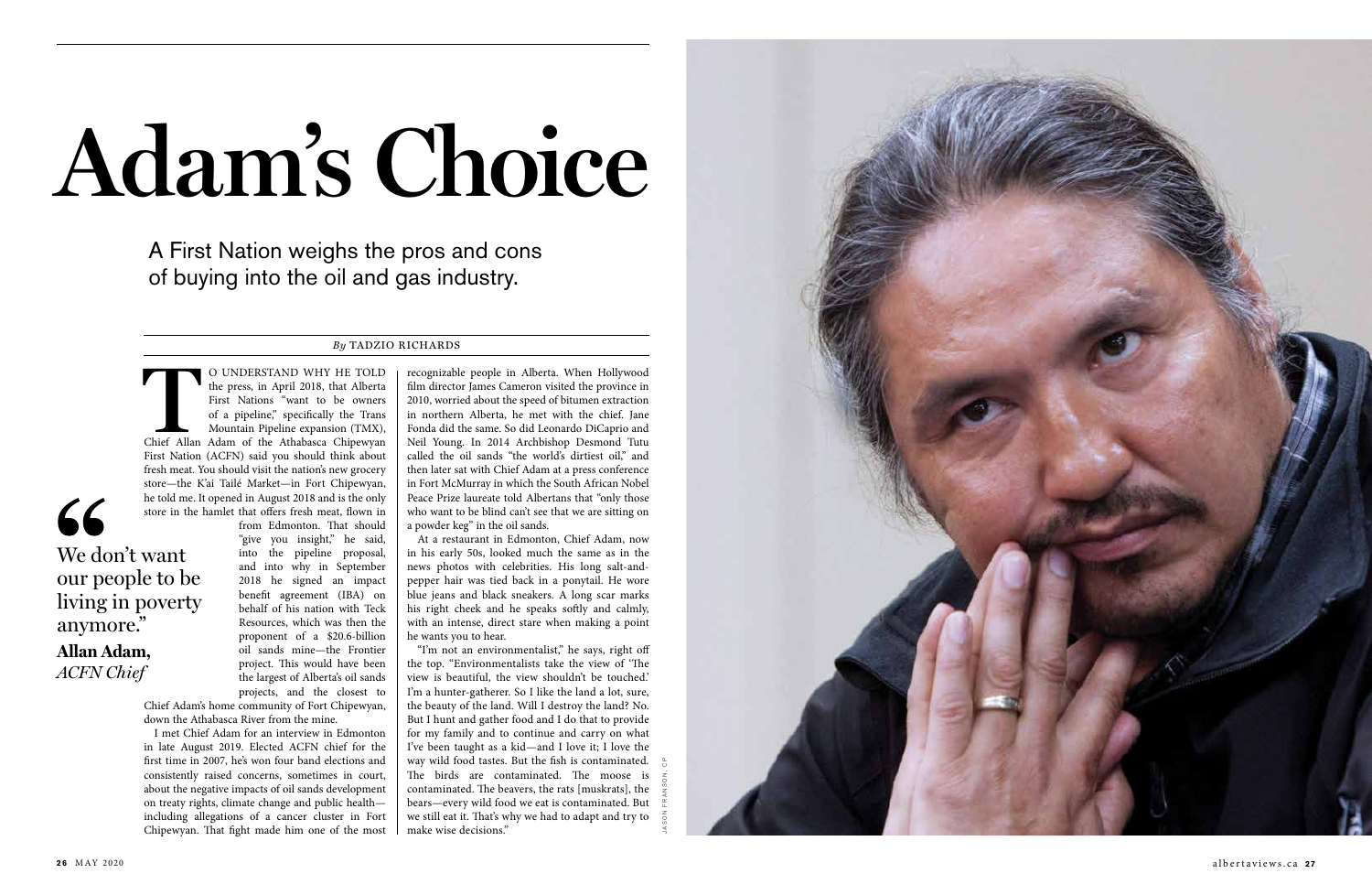**VEWED FROM THE OUTSIDE,**<br>
Chief Adam's journey is ironic—a<br>
poster boy for oil and gas protest<br>
becomes an advocate for industry.<br>
That outside perception—that he's<br>
either on one side or the other—has brought him a Chief Adam's journey is ironic—a poster boy for oil and gas protest becomes an advocate for industry. That outside perception—that he's barrage of criticism. In 2014, after Adam stood on a stage in Toronto with Neil Young, on a trip for which the ACFN received \$55,000 from Tides Canada, Ezra Levant and other staff at Rebel Media called the chief a "prop," and worse, for environmental groups. Four years later Chief Adam told CBC, "I am tired of fighting…. Let's move on and let's start building a pipeline and start moving the oil." In response, Eriel Deranger, an ACFN member who once worked for the band and is now executive director of Indigenous Climate Action—an NGO opposed to TMX—said Chief Adam and other pro-TMX First Nation leaders did "sell out." She added, though, that the real "betrayal" is from "a system that puts the rights of companies and industry above the rights of Indigenous peoples."

Chief Adam says his underlying values haven't changed. Downstream from the oil sands in Treaty 8, he says, "We see our food being contaminated. So we have to advocate, and say [to governments and industry], "You're f\*\*king up our food source here. What the hell's wrong with you?" The Canadian constitution legally requires governments to respect Aboriginal and treaty rights, he notes, so: "If we have to fight in the courts, well, we're doing it for a reason." At the same time, he says, "I'm not a radical…. I want to feed my family, like everybody else." The ACFN would prefer to "work together" with government and industry, he says, to strengthen environmental protections and grow the economy. It's for this reason that the ACFN supported the federal Liberal government's Bill C-69—which mandates broader environmental impact assessments—despite opposition from NDP and UCP governments in Alberta. "If we get this right, and I know it's the right approach," he says, "it's to the benefit of all Albertans. And Canadians will reap the benefits." THE FINANCIAL SIDE OF THAT approach has

attracted attention since Justin Trudeau's Liberal government announced it would buy TMX in May 2018. Three competing Indigenous-led bids to invest in the pipeline quickly emerged. The Iron Coalition, co-founded by Chief Adam, wants to purchase TMX and is offering First Nations and Métis communities in Alberta an "ownership interest" that would deliver profits back to the investing groups. Project Reconciliation wants to obtain a syndicated bond—a loan—of \$7.6-billion to buy 51 per cent of the pipeline project and use the eventual profits

*Top: Prime Minister Justin Trudeau meets with Chief Allan Adam and other First Nations leaders, April 2018.*

*L: Actor and activist Jane Fonda meets Adam in Edmonton, January 2017.*

*R: Suncor oil sands facility beside the Athabasca River.*

*Bottom: Singer Neil Young and Adam at an "Honour the Treaties" tour event in Toronto, January 2014.*

to create a sovereign wealth fund for Indigenous communities in Alberta, BC and Saskatchewan. Farther west, the Western Indigenous Pipeline Group also wants to buy a majority stake for 55 bands along the pipeline route, mostly in BC.

The scale of these proposals is unusual, as is the idea of Indigenous ownership of Canadian oil and gas infrastructure. For most of oil sands history that was unheard of. The first large-scale commercial oil sands plant—Great Canadian Oil Sands Ltd. opened in 1967 north of Fort McMurray. Through corporate merger it became Suncor in 1979, one year after the second behemoth oil sands plant, Syncrude, opened nearby. Today there are over 120 operating oil sands projects in northern Alberta. To date those projects have disturbed 895 km 2 of land, including 220 km 2 dedicated to toxic tailings ponds—an area about one-third the size of Edmonton. But the oil sands have also generated a bonanza of wealth, some of which has trickled to Indigenous communities in jobs and cash. As Sheila Innes, a Suncor executive responsible for aboriginal relations, said in a public talk in November 2019, "traditionally" the model for Indigenous involvement in the industry was through "long-term [impact] benefit agreements," and hiring "Indigenous employees [and] we would procure from their businesses."

That model produced various outcomes for Indigenous communities in the region. South of Fort McMurray, the primarily Métis community of Conklin is adjacent to Christina Lake, an oil sands project designed to produce 210,000 barrels of oil per day for Cenovus. Despite the proximity to wealth, Conklin's unemployment rate is four times higher than the broader Wood Buffalo region—a 2018 report found that roughly one-third of residents contend with "unstable living conditions."

Comparatively, the ACFN—a band government with about 1,200 members and eight reserves north of Fort McMurray by Lake Athabasca—have prospered financially. While they've brought international attention to downstream pollution and potential health impacts from oil sands development, the ACFN have also started businesses—integrated within their corporation, Acden—that provide everything from work camp catering to environmental consulting to engineering services for oil sands operators. Only a small portion of the profits comes to the band. But the ACFN have also signed IBAs—agreements outlining the financial benefits and, in some cases, environmental protections a First Nation will receive in exchange for their support of a development—with some oil sands operators. With that money they've started a trust, and Chief Adam says the ACFN now "have the capacity for self-government"—understood as financial self-sufficiency.

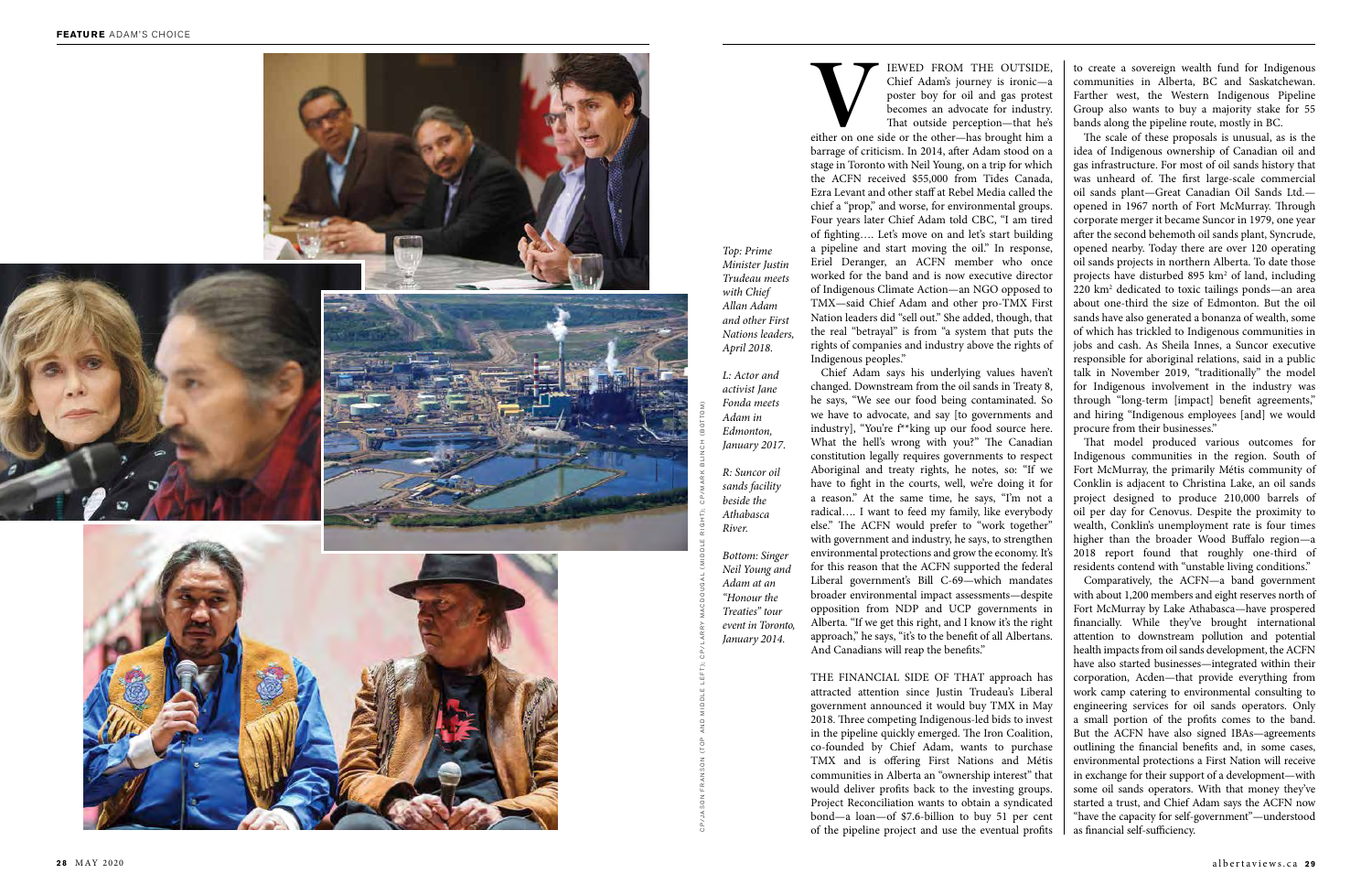



keen on a new model of Indigenous "economic participation." Back in April 2018, before the Liberal government bought TMX, Prime Minister Trudeau met Indigenous leaders in Fort McMurray. Chief Adam recalled that he and other chiefs at the meeting expressed interest in "purchasing the pipeline… And a month later [Trudeau] says, 'We're interested in you guys purchasing this pipeline.' "

"You've got to give it to Trudeau," said Chief Adam, in our interview in Edmonton in 2019. "Albertans say Trudeau doesn't care about Alberta. But he does. The guy is smart. He did what nobody else would do—he went and bought the pipeline. And he saved Alberta. Why? Because now the pipeline is state-owned—Canada's going to build it."

 "First Nations [opposed to TMX] are going to send a big lawsuit," he said. "It's going to be overturned, and Canada's going to move ahead with

this pipeline. And we as First Nations have to either stand with Canada or stand against them."

"I choose not to fight with the government at this time," he said. "Instead of sitting on the outside, now we have an opportunity that we never had before."

I asked—given that there are three different Indigenousled bids to buy TMX—what he thought would happen: Would the ACFN stay with the Iron Coalition? Would the bids merge?

He smiled. The evening before we spoke, Chief Adam was at an ACFN annual general meeting. "There are so many opportunities out there now," he told me. "The ACFN are not going to invest in TMX. I got that last night from our members. It doesn't make sense to us. We have too much going on in our own region there's more than enough already. So, we're going to be pulling out of the Iron Coalition. But we will still give our support…. Other First Nations need TMX more than I do."

I asked why they would abandon what is potentially a longterm, stable source of revenue.

"Because I'm working on a deal for a refinery," he said, citing plans and potential investment partners

"We've thrived from the oil sands," he says. "We've thrived from the destruction. Our trust fund is well over \$60-million now. Our companies are doing well in the oil sands."

They aren't the only ones. In November 2017, in what industry news sites hailed as a "groundbreaking" deal, the Fort McKay First Nation and the Mikisew Cree Nation paid \$503-million to purchase a 49 per cent interest in Suncor's East Tank Farm,

a bitumen and diluent storage, blending and cooling facility for the Fort Hills mine. Suncor's Sheila Innes said that with the energy industry downturn, the First Nations were "looking for a long-term, stable revenue source," and the company was open to jointly owning the project with First Nations with whom they had a relationship. Because of Suncor's involvement, the bond market gave the First Nations low interest rates on the loan, said Fort McKay Chief Jim

Boucher. He called it "a sweet deal."

That "sweet deal" established the viability of an economic model where Indigenous people are owners, not just service providers in the energy industry. Politicians took notice. In November 2019 Alberta's Minister of Energy, Sonya Savage, and Minister of Indigenous Relations, Rick Wilson, both spoke at the National Coalition of Chiefs Energy and Natural Resources Summit at the Grey Eagle Casino near Calgary. Chief Adam did not attend. But other speakers included researcher Vivian Krause on "anti-Canadian energy activism," financier W. Brett Wilson promoting the "entrepreneurial mindset," and Boucher, who told the gathered business and community leaders: "If you rely on government to pay your people, you will not be successful."



In his speech, minister Wilson praised that

message, touting the government's Alberta Indigenous Opportunities Corporation (AIOC), a promise by the UCP to provide up to \$1-billion in loans and loan guarantees for Indigenous communities "to invest in natural resource projects and related infrastructure." The minister did not mention that the UCP's first budget cut Indigenous services by over 18 per cent, cut "climate change initiatives" from \$53-million to \$0, allocated only an initial \$6-million for the AIOC, and cut "science and monitoring" programs across Alberta by over 10 per cent. But he did say, "Indigenous peoples want to be involved in responsible resource development, which helps to dispel the dirty oil myth…. We need you at the table more than ever now."

*Top:* 

*Mikisew Cree guide Robert Grandjambe Sr. on Lake Athabasca.*

*Middle: ACFN Youth and Elders Lodge site near Fort Chipewyan.*

*Bottom: Grandjambe Sr. filleting a whitefish.*

for a new refinery near Edmonton. "The closer to the oil sands, the less environmental footprint it'll have," he said. "We don't want our people to be living in poverty anymore."

AS CHIEF ADAM SUGGESTED, I went to Fort Chipewyan to see the ACFN's new store. Flying north from Fort McMurray, the nine-passenger Cessna 208 Grand Caravan soared above mines built near the Athabasca River—Syncrude's Mildred Lake project; Shell's Jackpine; Suncor's Fort Hills—a mining district of enormous dark fields with smokestacks and tailings ponds in the wracked earth.

Mildred Lake is among the oil sands projects closest to Fort McMurray. In 2018 Syncrude applied to the Alberta Energy Regulator to expand the open pit mine onto land where Mikisew Cree, Fort McKay First Nation and ACFN band members hunt and harvest, exercising their treaty rights. All three bands agreed to speak against the expansion at the regulatory hearing, but only the ACFN showed up—the other two bands signed last-minute agreements with Syncrude. The AER then approved the expansion in July 2019, ruling that "potential impacts on Athabasca Chipewyan are not enough to outweigh the economic benefits… to Alberta."

From Chief Adam's perspective, those "potential impacts" include an elevated risk of cancer. Oil compounds seeping into the river, or rising in the

## **"We as First Nations have to either stand with Canada or stand against them." Allan Adam,** *ACFN Chief*

albertaviews.ca/ archive **archive** : Fort Chip and the Oil Sands (Nov 2007)

TADZ IO R ICHAR DS